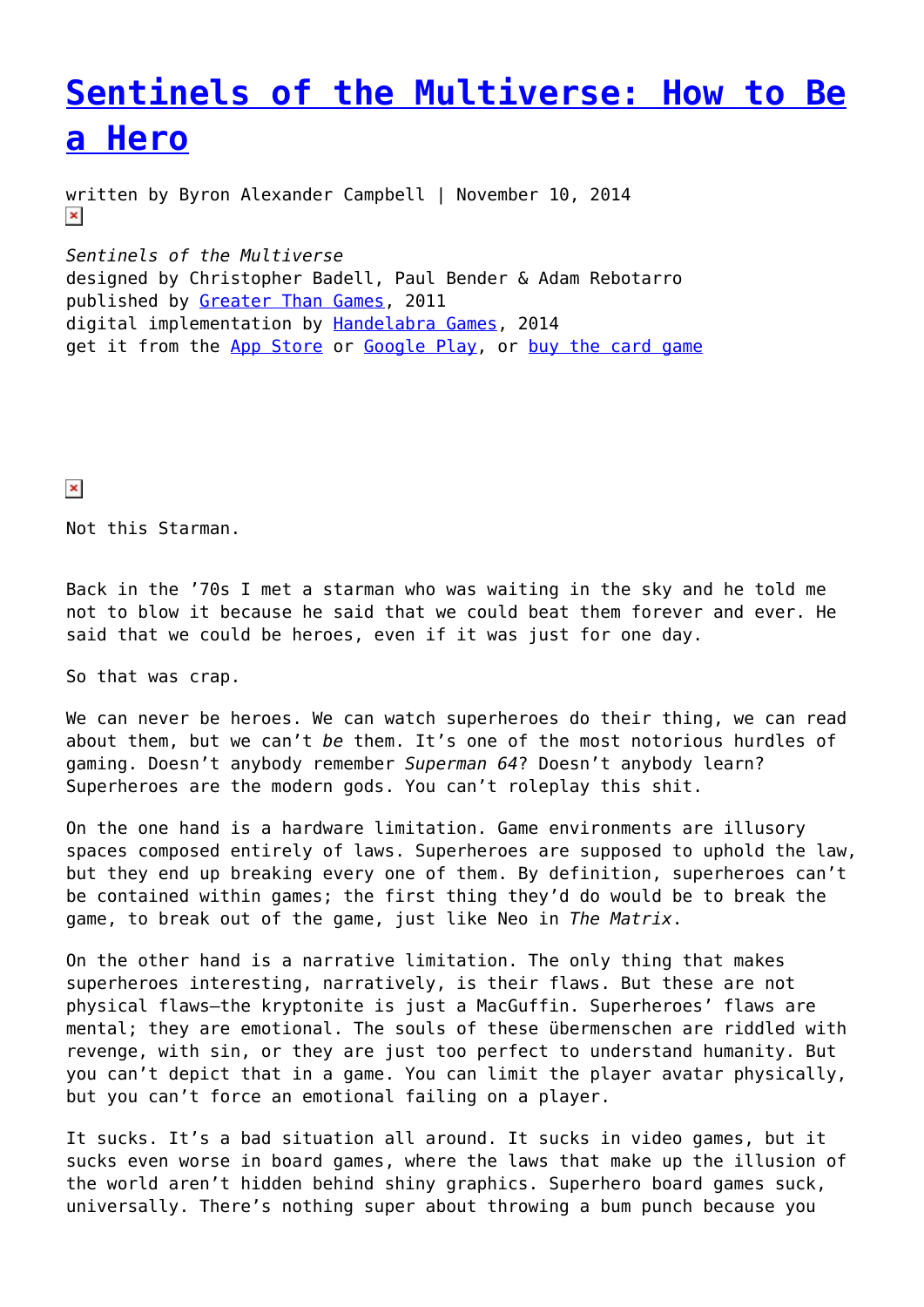#### rolled a 1.

*Sentinels of the Multiverse* can't overturn these universal directives, but it's still a damn fine superhero game, both as a video game and as a tabletop game. It's about as close as we're going to get to proving that starman right.

Before I tell you how amazing, how fantastic, how incredible this game is, though, allow me to lower your expectations. The *Sentinels of the Multiverse* app is based on a cooperative card game published in 2011. By design, the players take control of a team of 3-5 heroes, work together to foil a villain controlled by the game itself. The cooperative aspect makes this a no-brainer to turn into an app; it means that if you're by yourself, you never have to worry about finding an opponent online or get bored with the dumb AI.

 $\pmb{\times}$ 

There is nothing even about this match.

However, *Sentinels of the Multiverse* doesn't want to tell the story of a oneon-one superhero sparring match. It's about a league of superheroes fighting against an immensely powerful villain, and the game will not allow you to select fewer than 3 heroes.

This is also fine, if you want to pass the tablet around and play with your friends, but unless you are a hardcore gaming masochist (like me), you will not want to learn the game this way. *Sentinels* is a simple enough game, but there's a lot to take in on your first play: each villain, each hero, and each environment they face off in is powered by its own unique deck of cards. Even as a gamer, I found my first few solo attempts a steep climb. I now have no problem playing any combination of four or even five heroes, but getting to that point by myself was not an experience I'd wish on anyone.

Moral of the story: you had better bring some friends for your first game–or a deep mine of patience. Of course, if you *do* get together with buddies and pick one hero apiece, as *Sentinels* was intended to be played, it's bliss. *That* is the experience I'll be reviewing.

Let's make like The Flash and speed through the necessary but oh-so-tedious explanation of the actual game mechanics, because (spoiler alert) they don't actually matter. Each game of *Sentinels of the Multiverse* is a climactic showdown between 3-5 heroes and a villain (or coalition of villains, in one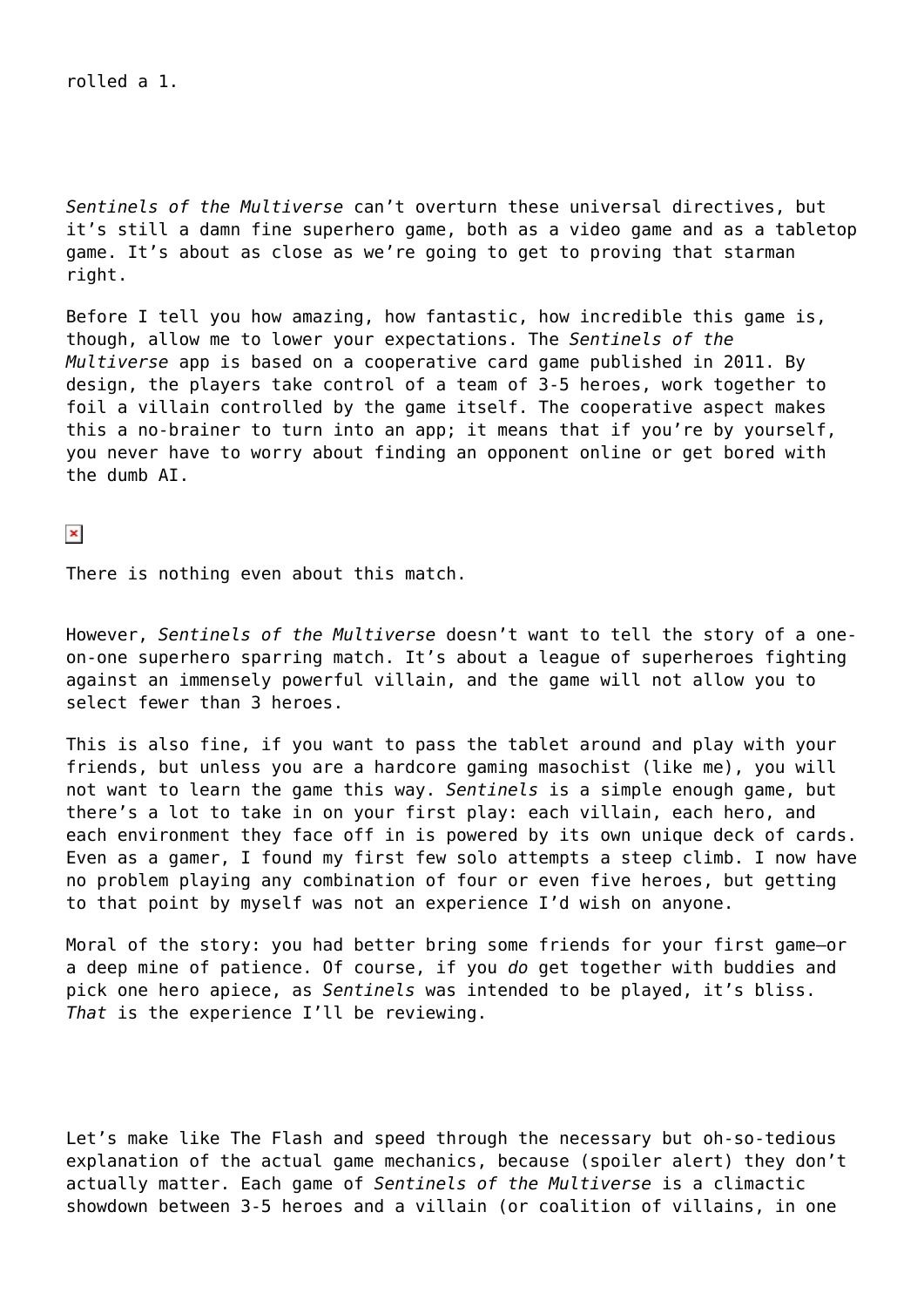expansion) in an environment. Each of these elements has its own specific deck of cards–25 for each villain, 15 for each environment and 40 for each hero. At the start of a round, the players automatically draw and play the top card from the villain's deck, then perform any actions listed on villain cards in play–minions or the villain himself might attack heroes, force them to discard cards, etc. Next, each hero gets a turn, during which they may play one card, use one power (either from an ongoing card in play or the innate power attached to their hero's character card), and draw a card, in that order. After each hero has had a chance to act, the environment gets its own turn. The environment's turn plays out exactly like the villain's, except that environment cards don't favor one side or the other; they may help or hinder the cause of good or evil, depending on the circumstances at play.

The goal of each match is to bring the villain down to 0 HP before all of the heroes are KO'd, with some additional twists depending on the villain in play. If a hero gets KO'd, he or she isn't out of the game completely–although that player may no longer draw or play cards, the Incapacitated side of the hero card lists a few powers the hero may employ to help out the other members of the team.

 $\pmb{\times}$ 

Even Incapacitated, Legacy is still the leader of the Freedom Five.

What makes this such a super game are the drastically different ways the game can play out depending on your choice of hero, villain and environment. If you're fighting the mad scientist Baron Blade, you'll be struggling to pierce his energy shields and mobile fortress before he gets 15 cards in his discard pile, signaling the completion of his evil scheme to send the moon crashing into the Earth. If you're fighting the Magneto-esque Citizen Dawn, you'll worry more about her minions, "Citizens" born with incredible powers and team-up abilities who can easily overwhelm you through sheer numbers. If you're fighting at Insula Primalis, the newly discovered Arctic island where prehistoric creatures roam free, you'll also need to worry about packs of velociraptors, a hungry T-rex and an erupting volcano. That is, unless you have Ra on your team, who can shield the heroes from the volcano's heat while it slowly melts the villain's defenses and the dinosaurs go for each other's throats. This tactic works well against Citizen Dawn's horde of minions but less well against Baron Blade, who can reflect that heat damage back at the heroes with his Elemental Redistributor. Each piece of the puzzle can completely change the game.

Like the above example featuring Ra, some hero/villain, hero/environment or villain/environment combinations work out incredibly well, and others present a steeper-than-usual challenge. Fans of the game have [compiled data from](http://x.gray.org/sentinels-of-the-multiverse-difficulty-scores.html) [countless play reports](http://x.gray.org/sentinels-of-the-multiverse-difficulty-scores.html) to create a probable win percentage for each of the game's 9000 possible match-ups (which exceeds 1 trillion permutations when all expansions are taken into account, since the order in which the heroes act can also make a difference). Other fans have created [a free randomizer](https://itunes.apple.com/us/app/sentinels-multiverse-randomizer/id791098197?uo=4&mt=8&at=10lazE)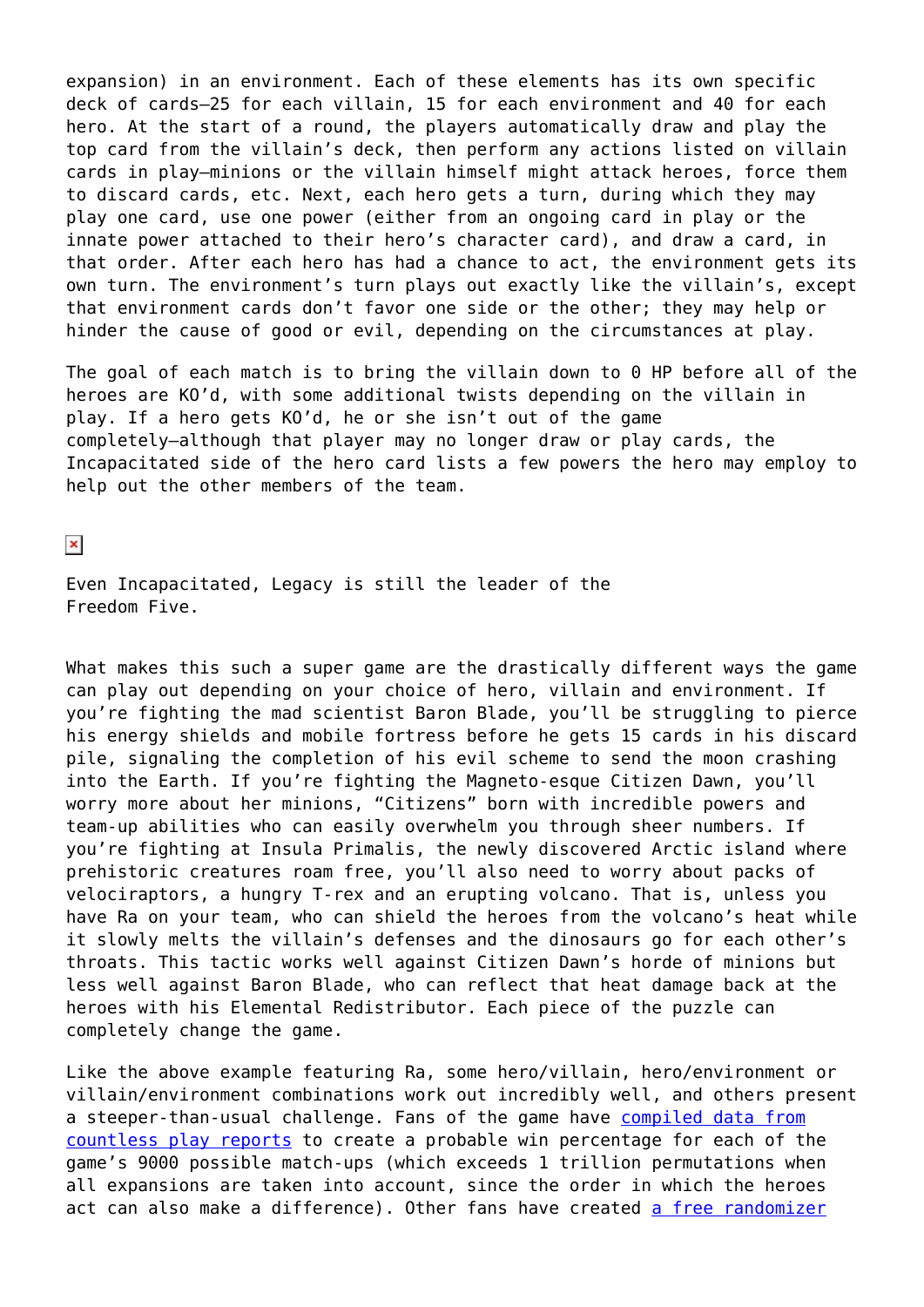[app](https://itunes.apple.com/us/app/sentinels-multiverse-randomizer/id791098197?uo=4&mt=8&at=10lazE) to generate match-ups based on your available cards and desired difficulty, which I can't recommend highly enough–it makes the game that much more fun to know how much of a challenge you're up against before you play.

 $\pmb{\times}$ 

Baron Blade attempts to demoralize the heroes with his "Consider the Price of Victory" speech.

What both these sources demonstrate, however, is that the difficulty level in *Sentinels* can swing drastically based on a multitude of factors–and that's okay. In fact, that's awesome. Sometimes, your heroes are just taking out the trash on their way to the local shawarma stand. Sometimes, it's the ultimate challenge, the true test of a particular hero's mettle. Some days, you just can't get rid of a bomb. The game after I used Ra's heat-shielding technique to such great effect at Insula Primalis, the constant oxygen leaks and pervasive red dust at Wagner Mars Base stripped the sun god of all his heroic advantages. Both games were equally memorable, not least for their contrast. This swinginess in terms of difficulty just makes for *good storytelling*, adding peaks and valleys of tension to the cumulative experience of the game. The game's creators have even embraced this concept with the "nemesis" system, with which nemeses–heroes and villains with a matching icon on their character cards–deal an extra point of damage against one another with every attack. It's a meaningless detail on any one turn, but over the course of a game, it works to subtly push that hero into the limelight. When Legacy faces off against Baron Blade, or when The Tempest fights Grand Warlord Voss, *Sentinels of the Multiverse* wants you to remember that it's *personal*.

Not much need be said about Handelabra's translation of *Sentinels of the Multiverse* from a card game into a "video game." There is music, a unique theme for each environment in addition to the rockin' Sentinels guitar theme. There are multiple poses for the heroes and villains depending on the current game phase (hero, villain or environment turn) and how much damage they've absorbed. There are suitable sound effects for each damage type. Most importantly, the app handles all of the bookkeeping the game can throw at you in the form of positive or negative damage modifiers or other ongoing effects–not insignificant in this game. You won't forget that you're playing a card game, but you won't miss the physical version, either.

The implementation and the mechanics–they don't really matter, you know. What makes *Sentinels* work so well is the deep, coherent narrative universe in which it takes place, an imagined line of comic books that is half familiar and half surprising. Sentinel Comics never actually existed, yet each hero's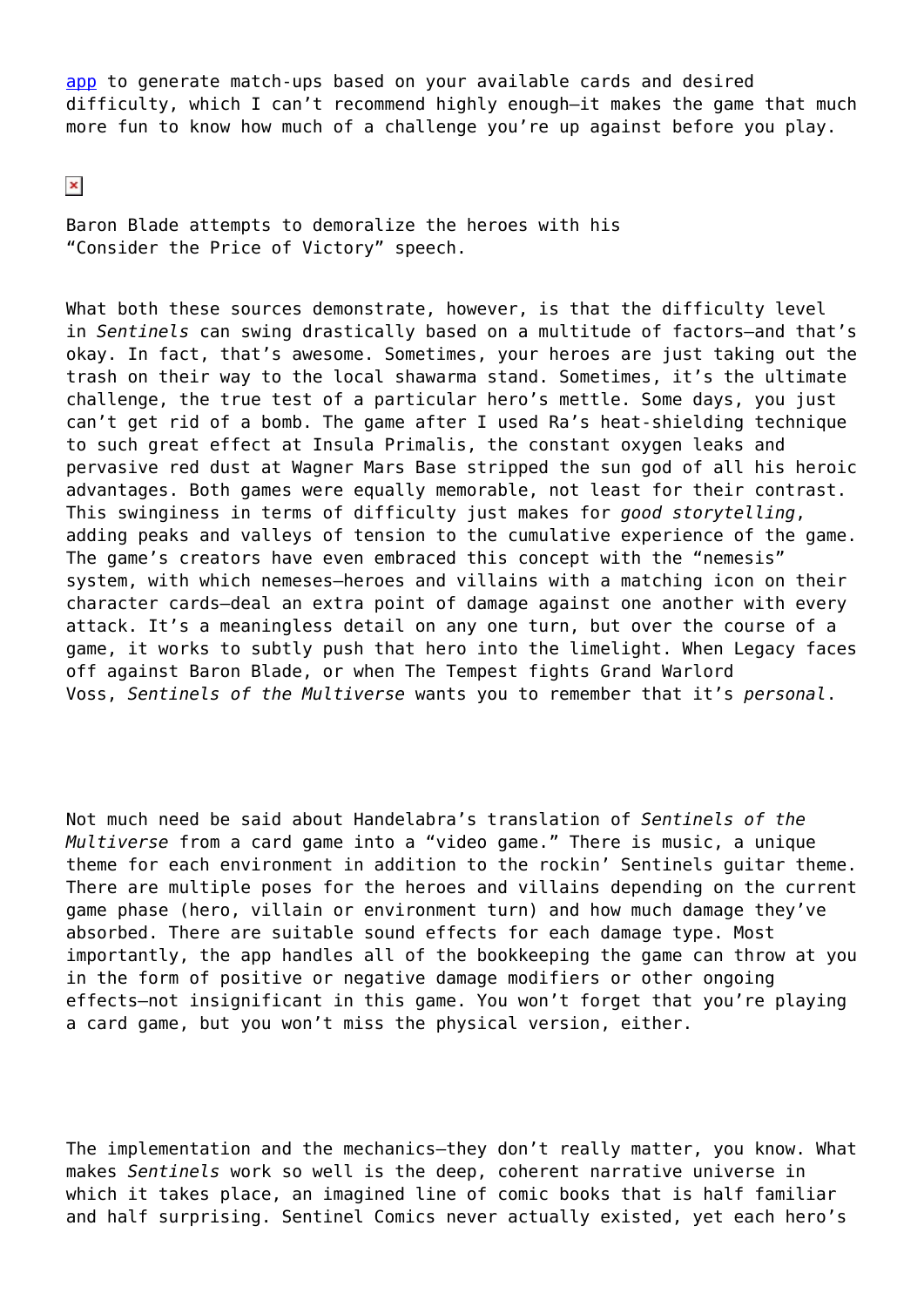character card features the cover art from their most memorable issue. Each card in each deck sports a frame from the annals of imagined comics history and an appropriate quote from one of the heroes, complete with the issue in which it appeared. What makes this game work so well is that it has an *expanded universe*, a tapestry of characters and defining events that is only getting richer and more tightly woven with each new release. Heroes switch sides or undergo transformations; villains have a change of heart. The *Shattered Timeline* expansions turns a previous villain, Omnitron, into the hero Omnitron-X–in the future, one of the unstoppable machine's iterations added the concept of empathy to its algorithms. An upcoming miniexpansion allows heroes to fight within the massive machine assembly that is Omnitron-IV. Three heroes and one villain from the Legacy bloodline have already appeared in the games. One expansion sees Baron Blade assembling a villainous Vengeful Five to take revenge against the Freedom Five who defeated him.

 $\pmb{\times}$ 

Each hero has a detailed, original backstory.

In exchange for a licensing fee and some loss of creative control, *Sentinels of the Multiverse* could have been a game about established comic book superheroes, but this way is so much better. There's no "this would never happen in the books" to stand in the way of your immersion; the climactic moments defining each hero's saga are the ones *you* have lived through, and every victory or defeat adds to the ongoing narrative.

To close out this review and to whet your appetite for the game, here's a brief introduction to the ten heroes, four villains and four environments found in the *Sentinels of the Multiverse* base game:

### **The Heroes**

**Legacy:** The Mr. Fantastic of the Freedom Five, Legacy is your basic superstrong do-gooder and champion of justice, somewhat of a Superman/Green Lantern hybrid. Paul Parsons the 8th comes from a line of heroes stretching back to the 19th century; each Paul Parsons born inherits his father's abilities (along with his sense of justice and the heirloom Legacy Ring) and mutates one of his own. The current Legacy has a keen sense of danger, super strength, the ability to fly, and an 18-year-old daughter who can shoot laserbeams out of her eyes. In the game, he plays a strong support role, boosting other heroes' attacks and taking their punches with his Lead from the Front ability.

**Bunker:** Tyler Vance, second member of the Freedom Five, plays the Iron Man role in the world of Sentinel Comics. Ex-U.S. Army Lieutenant Vance is a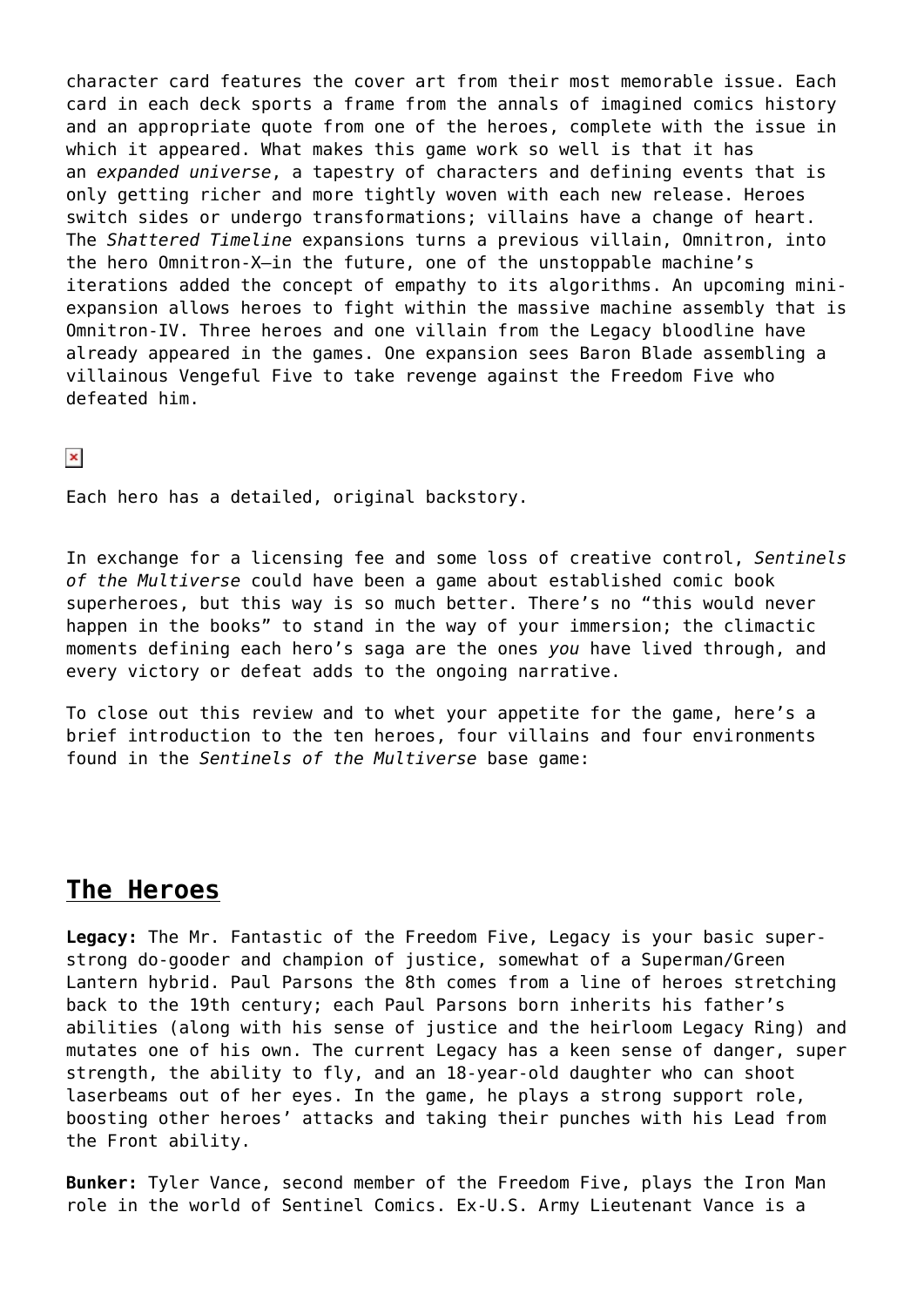strategic mastermind with unique access to a piece of highly experimental military hardware, the "personal armament exo-chassis YS-1200T suit." Bunker's play style focuses on shifting between his suit's three modes as the situation demands and drawing plenty of cards as fodder for his devastating Omni-Cannon.

 $\pmb{\times}$ 

Not all quotes need be Shakespeare.

**Tachyon:** The third member of the Freedom Five, Tachyon was once known as Dr. Meredith Stinson, an expert researcher involved in nearly all the modern age's technological marvels. One day, during an experiment gone awry, Dr. Stinson's body became flooded with tachyons, and she emerged as the world's fastest woman. Tachyon's play style involves drawing and playing cards at a heightened pace, doing piddling amounts of damage to many targets at once and using discarded attacks to power her lethal Lightspeed Barrage.

**The Wraith:** Most Sentinel Comics heroes are an amalgam of two or more Marvel or DC classics, but the Freedom Five's fourth member, The Wraith, is straight-up lady Batman. She has the same origin story–a wealthy socialite whose life was forever changed by a violent mugging–and the same blend of high-tech gadgets, mixed martial arts and fear tactics. In gameplay, The Wraith likes to build up a small arsenal of equipment cards over time so that she always has the right tool for the job, and she can even use more than one per turn when her Utility Belt is in play.

 $\pmb{\times}$ 

The Wraith's Inventory Barrage is a great way to end a fight.

**Absolute Zero:** Fifth member of the Freedom Five and one of the trickiest characters in *Sentinels of the Multiverse*'s base set, Absolute Zero (Ryan Frost) was a janitor at Pike Cryogenics Laboratory when a malfunctioning machine dropped his core body temperature to absolute zero (-460 degrees Farenheit). He now wears a mobility-enhancing body suit designed by Dr. Meredith Stinson, fighting for the Freedom Five in order to pay off the high research and development costs. His innate power of dealing *himself* either fire or cold damage, makes more sense when you see his two suit modules, the Isothermic Transducer, which absorbs fire and spits it out as freezing cold; and the Null-Point Calibration Unit, which turns cold "damage" done to Frost into healing.

**Tempest:** Before he was one of Earth's defenders, Tempest–M'kk Dall'ton in his native tongue–was a Maerynian ambassador from Vognild Prime before his home planet fell victim to the ravenous Grand Warlord Voss and his gene-bound legions. One of the few of his kind to escape Voss' forces, Dall'ton crashlanded on Earth and was rounded up by F.I.L.T.E.R., the Federal Initiative to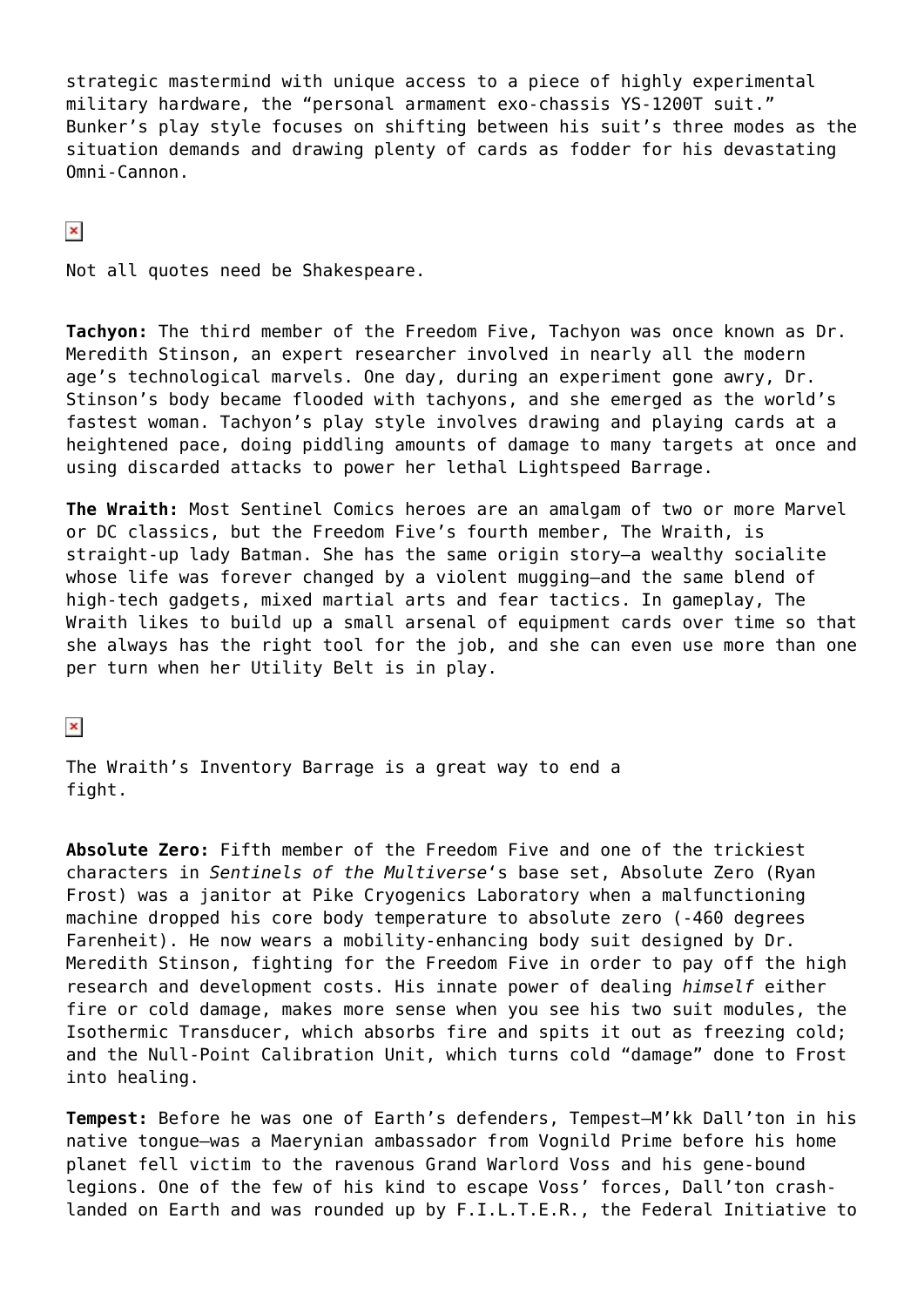Limit Terrorism by Extraterrestrial Races. He now employs his weathermanipulating powers to defend his new home from Voss or anything else that threatens her. Tempest's prowess at influencing atmospheric charge potentials makes him an expert in crowd control, although the Gene-Bound Shackles he carries as a memento of his planet's fate help him focus his wrath on the villain in charge.

 $\pmb{\times}$ 

Summoning the mighty Staff of Ra.

**Ra:** After archaeologist Blake Washington unearthed the Staff of Ra inside a Saharan pyramid, he discovered the truth behind the ancient Egyptian pantheon–that they were mere mortals imbued by ancient relics with incredible power, heroes walking among the people. Grasping the staff, Dr. Washington became the first Sun God to walk the planet in over two millennia. Analogous to Marvel's Thor, Ra deals and manipulates fire damage, amplified by the energy of his Staff of Ra, which he can retrieve in any situation using his Summon Staff ability.

**Haka:** Haka is the curveball in the world of Sentinel Comics. His background–a Maori warrior who was exiled from his tribe after his *Tā moko*, or face tattoo, mysteriously faded one day, who was killed and rose again the next day, whose nicknames include "The Damned" and "The Salted Earth"–can't be easily matched with any of the big names in superhero comics. Mechanically, he plays the Hulk Smash role in the group, dealing, defending and regenerating large amounts of damage. neutralizing negative environmental effects, and doing some collateral damage with his Rampage move.

 $\pmb{\times}$ 

The Visionary's telekinetic cocoon protected her body while her mind healed.

**Fanatic:** The X-Men's Angel meets Joan of Arc on a Holy War kick. This is another character with a surprisingly dark backstory: Fanatic began life as a poor, unexceptional, anonymous Peruvian child…until she was struck dead by a bus at the age of 6. Miraculously revived from her medical death, the girl spoke of visions of the afterlife and a special purpose on this Earth. These memories grew into an obsession, reaching its climax when she terrified the convent that had adopted her by revealing her massive white wings and claiming to be an angel of the Lord. Soon thereafter, she claimed the holy sword "Absolution" and began the business of smiting evil. Fanatic's play style focuses on martyrdom and mortification of the flesh, leading up to her apocalyptic Wrathful Retribution ability.

**The Visionary:** Injected in utero with an experimental compound known as PSY-200, Vanessa Long was destined from birth to become a supersoldier, America's secret weapon in the Cold War–a war that the U.S. lost in 2018.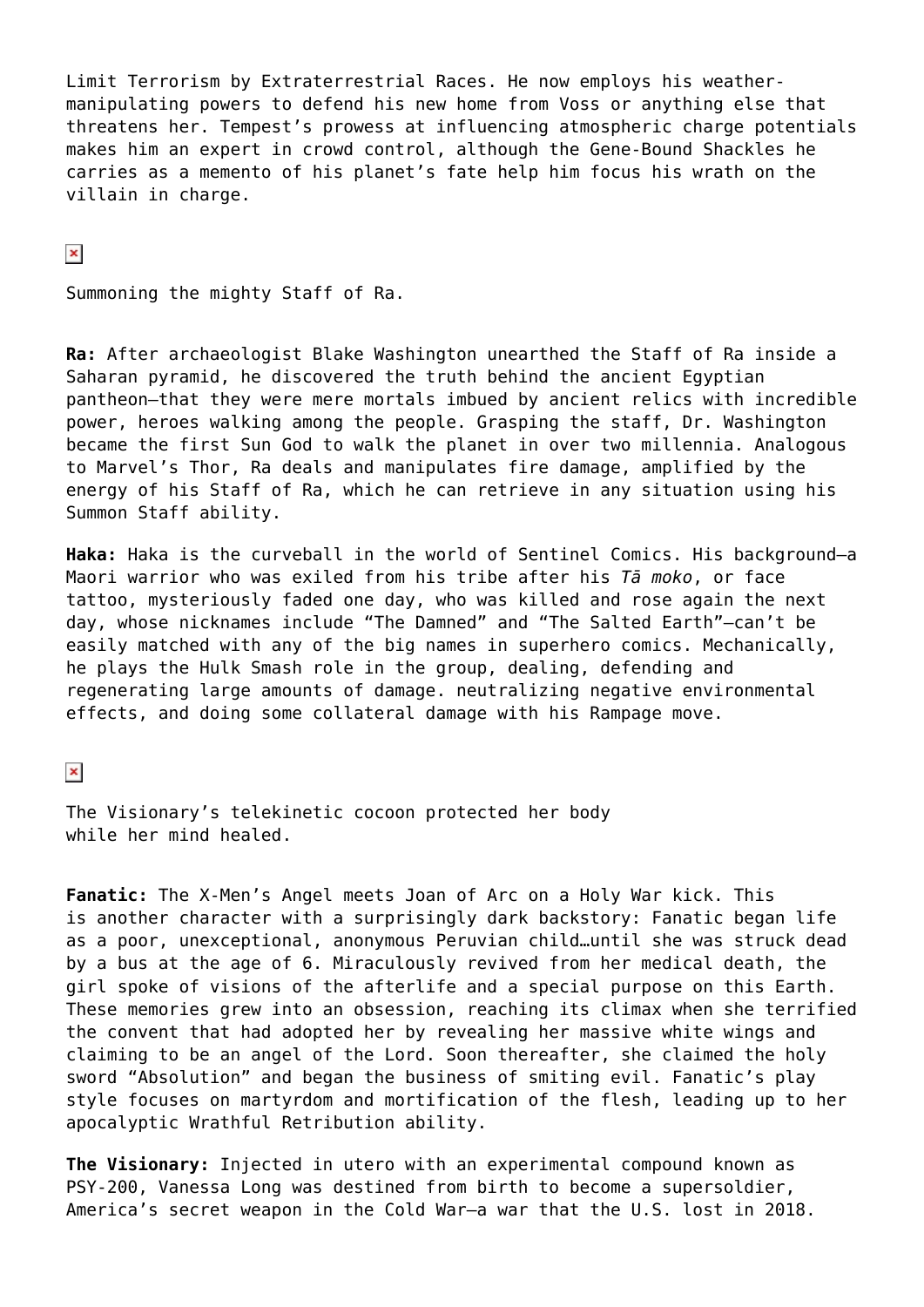Enormously psychically developed by that point, Vanessa opened a rift in spacetime and traveled back to our present, suffering a brain aneurysm as a result. Seriously weakened, The Visionary uses her powers of Precognition and Suggestion to manipulate the Villain and Environment decks and allow other players to draw cards, but her most powerful mental abilities further weaken her body, dealing psychic damage to herself.

# **The Villains**

**Baron Blade:** Archnemesis to Legacy and the Freedom Five, Baron Blade is the son of a Lithuanian scientist named Fyodor Ramonat. Promoted to the highest rank by a U.S.S.R. terrified of falling behind in the arms race against an America filled with superhuman individuals, Ramonat pioneered some of his time's deadliest and most ingenious technology, prompting reprisal from the U.S.A. Paul Parsons the 7th, the current Legacy's father, was personally responsible for Ramonat's demise, a fact that his son Ivan has never forgotten. Now calling himself Baron Blade and commanding an army of technologically enhanced supersoldiers, Ivan Ramonat took his revenge on the elder Legacy before setting his sights on the younger, but Paul Parsons the 8th's invulnerability foiled his plans again and again. Finally, Blade settled on his current course of action: destroy the entire planet with his Terralunar Impulsion Beam, leaving nothing alive except the mad scientist and his unkillable nemesis. Fighting Baron Blade is a race against time–the heroes must punch through his Mobile Defense Platform and navigate his Living Force Field to take him down before 15 cards enter his discard pile, signalling the Earth's destruction.

 $\pmb{\times}$ 

Ra's flames penetrate Baron Blade's force field.

**Citizen Dawn:** Imagine Professor Xavier without a moral compass and you have a pretty good sense of Citizen Dawn. Like many heroes in the world of Sentinel Comics, Dawn Cohen began showing signs of superhuman ability during adolescence. Specifically, she could draw on and manipulate the Sun's rays, channeling it into healing or destructive powers. Tired of being studied by "normals," Dawn escaped to the Arctic jungle island of Insula Primalis with the goal of leading a solitary life. Soon, however, other superpowered individuals began approaching her, and she became the de facto leader of the Citizens of the Sun, a faction of superhumans intent on eradicating all those weaker than them. Fighting Citizen Dawn means enduring the combinatorial attacks of her loyal Citizens and tactically thinning their ranks–kill too many, and their enraged leader will draw on the Sun's power to gain temporary invulnerability.

**Grand Warlord Voss:** Grand Warlord Voss, the archnemesis of Tempest and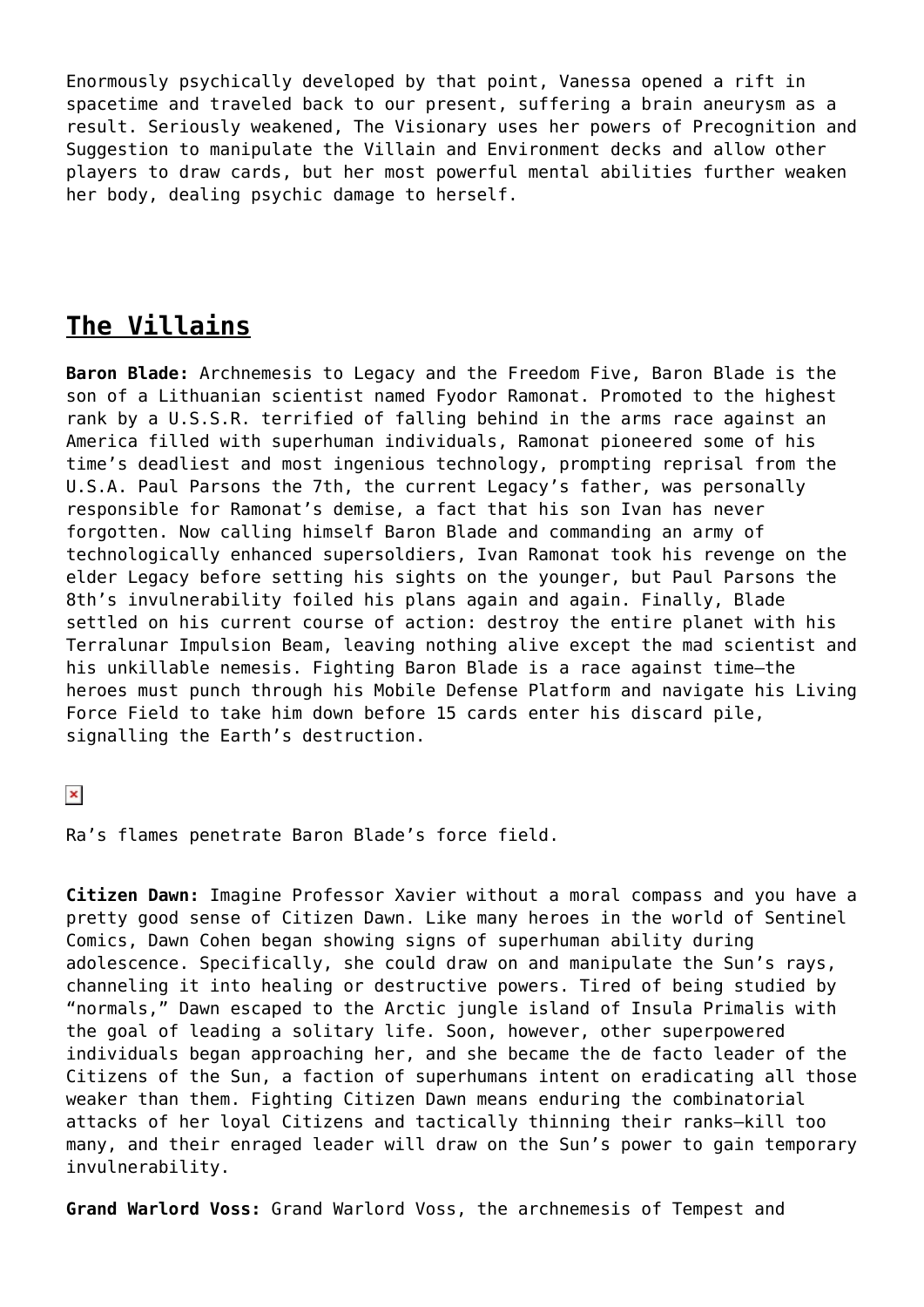devourer of worlds, is a collector of rarities–not cultural or technological, but genetic. Once a high-ranking figure in the Thorathian military, Voss was exiled to the icy Gadrion Delta after his genetic experiments on Thorathian soldiers went public. During his exile, Voss continued and perfected his experiments–the Feethsmar or "frost hounds" of Gadrion Delta were the first species to join his gene-bound army. Other races from other planets soon followed, and the more Voss conquered, the more powerful his armada grew. Taking over the Thorathian military, Voss travels the galaxies, subjugating the strongest races he meets and destroying the weaker ones. Voss is invulnerable behind his mindlessly loyal horde of gene-bound extraterrestrials; the heroes must eliminate the front ranks of this army before they can even begin to damage Grand Warlord Voss.

 $\pmb{\times}$ 

When the Technological Singularity hits, you don't want to be standing in a Radio Shack.

**Omnitron:** Created by Aldred Industries in St. Louis, Missouri, the XK 9000- Alpha was just another robotic munitions factory until a corrupted software update granted it sentience. Now a self-aware, self-modifying robotics factory, Omnitron is the trickiest villain in the *Sentinels* base set. Shifting every round between its production facility and marauding robot forms, it spits out a constant stream of drones and modifications to hassle the heroes, even recycling machines that have previously been destroyed. Its most dangerous add-ons, like the Disintegration Ray and Electro-Magnetic Railgun, can be easily deactivated by hitting Omnitron hard enough in a single round, but it has other tricks up its sleeve bearing: the Technological Singularity destroys all of the heroes' equipment *and* damages them in the process, while Omnitron's Adaptive Plating Subroutine forces the heroes to alternate between damage types to break through its immunities.

## **The Battlefields**

**Megalopolis:** Not much mystery here–Megalopolis is Sentinel Comics' nod to Metropolis, fictional home of Superman. The largest city in the world, Megalopolis provides one of the base game's most dynamic arenas for the villain showdown as Plummeting Monorails, Hostage Situations, Traffic Pileups and Cramped Quarters Combat change the rules of the game with each passing round.

**Insula Primalis:** A previously undiscovered, volcano-warmed island in the Arctic, Insula Primalis is home to several species of flora and fauna that have been extinct in the rest of the world for millennia. Of the base game environments, Insula Primalis is the deadliest, as its prehistoric predators and Volcanic Eruptions threaten hero and villain alike.